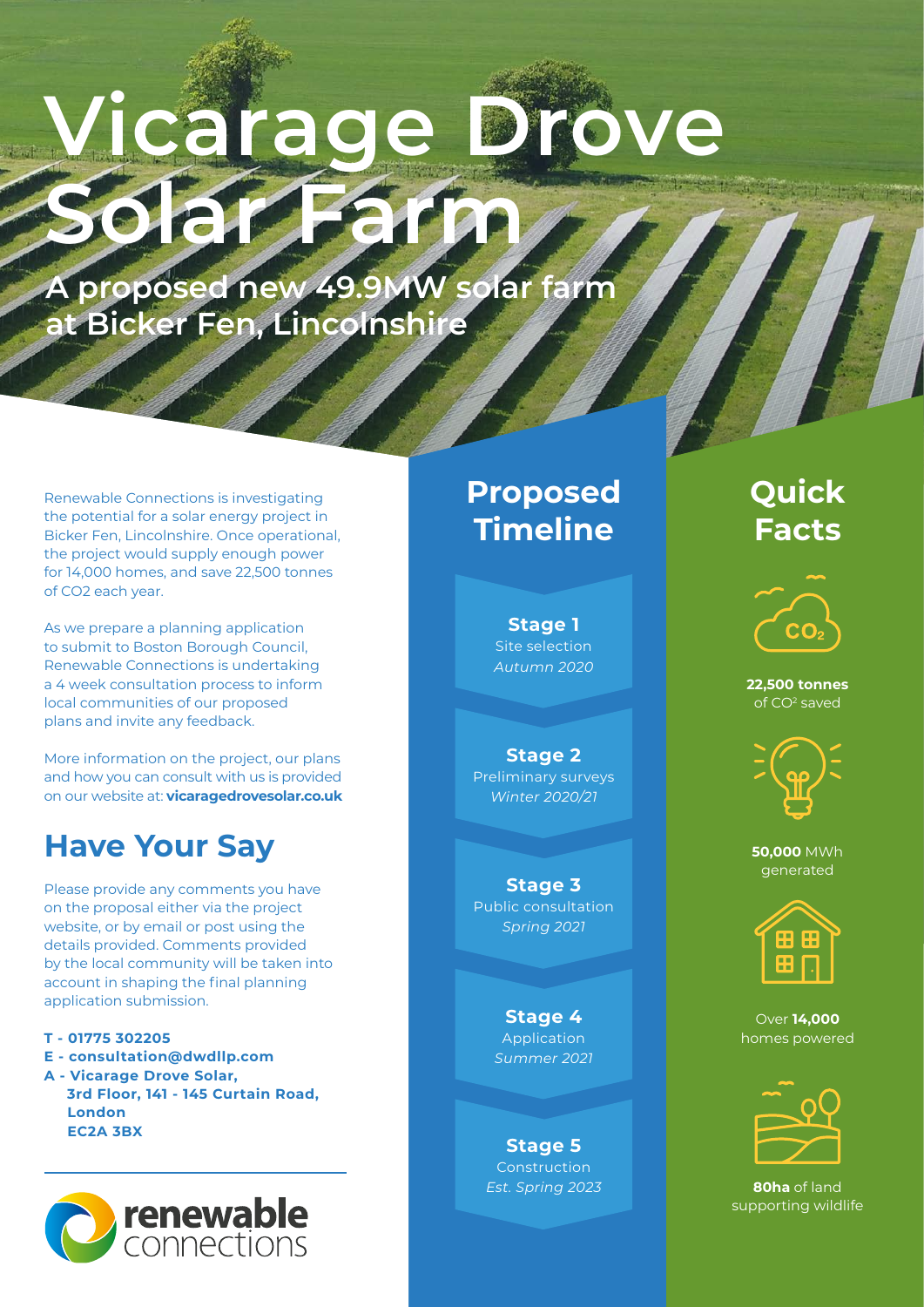## **Why Here?**

Boston Borough Council declared a Climate Emergency in January 2020 and are committed to contributing to UK renewable energy targets.

This site has been identified following extensive site selection across Lincs which took into account environmental designations, local electricity network access and capacity, the physical characteristics of the site, and a supportive landowner.

Further analysis and surveys were undertaken to better understand ecology and landscape impacts, and other factors such as flood risk, ecology, landscape and access.



## **The Proposed Site**

The proposed location of Vicarage Drove Solar Farm is on farmland at Bicker Fen, approximately 2.5km north of Donnington, Lincolnshire. The site is 80ha.

The surrounding area is largely flat and agricultural in character, with scattered properties and farmsteads. Three existing or proposed electricity substations and an existing onshore wind farm surround the site.

There are no houses within 1km of the proposed development. Views from the west are blocked by the South Forty Foot Drain and the majority of views from the east and south will be screened by existing infrastructure or proposed planting.

The solar farm will be temporary and comprise of panels and associated equipment. In addition, a range of wildlife proposals will be introduced to greatly enhance the biodiversity of this area, creating news habitats and offering food and shelter to wildlife.

Our plans are still in the development stages, so our proposals will evolve as we gather local input and the results of our environmental assessments, however we have presented some preliminary concepts here for your feedback.